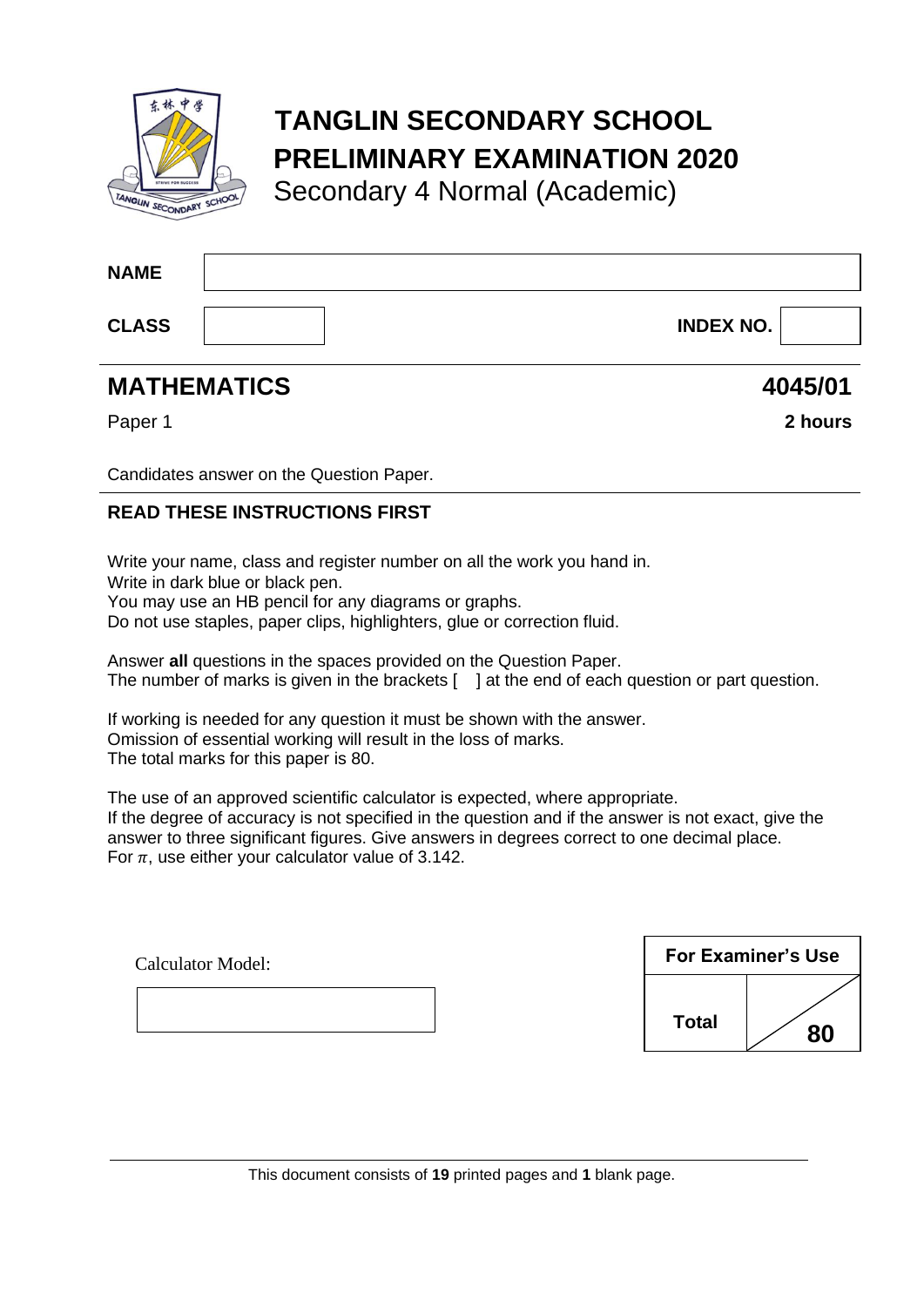#### *Mathematical Formulae*

*Compound Interest*

Total Amount = 
$$
P\left(1 + \frac{r}{100}\right)^n
$$

*Mensuration*

Curved surface area of a cone  $= \pi r l$ Curved surface area of a sphere  $= 4\pi r^2$ Volume of a cone =  $\frac{1}{2} \pi r^2 h$ 3  $\frac{1}{-\pi}$ Volume of a sphere  $=\frac{1}{2}\pi r^3$ 3  $\frac{4}{3}\pi r$ Area of a triangle  $ABC = \frac{1}{2}ab\sin C$ 2 1 Arc length =  $r\theta$ , where  $\theta$  is in radians Sector area =  $\frac{1}{2}r^2\theta$ 2  $\frac{1}{2}r^2\theta$ , where  $\theta$  is in radians

*Trigonometry*

$$
\frac{a}{\sin A} = \frac{b}{\sin B} = \frac{c}{\sin C}
$$

$$
a^2 = b^2 + c^2 - 2bc \cos A
$$

*Statistics*

Mean = 
$$
\frac{\sum f}{\sum f}
$$
  
Standard deviation = 
$$
\sqrt{\frac{\sum f x^2}{\sum f} - (\frac{\sum f x}{\sum f})^2}
$$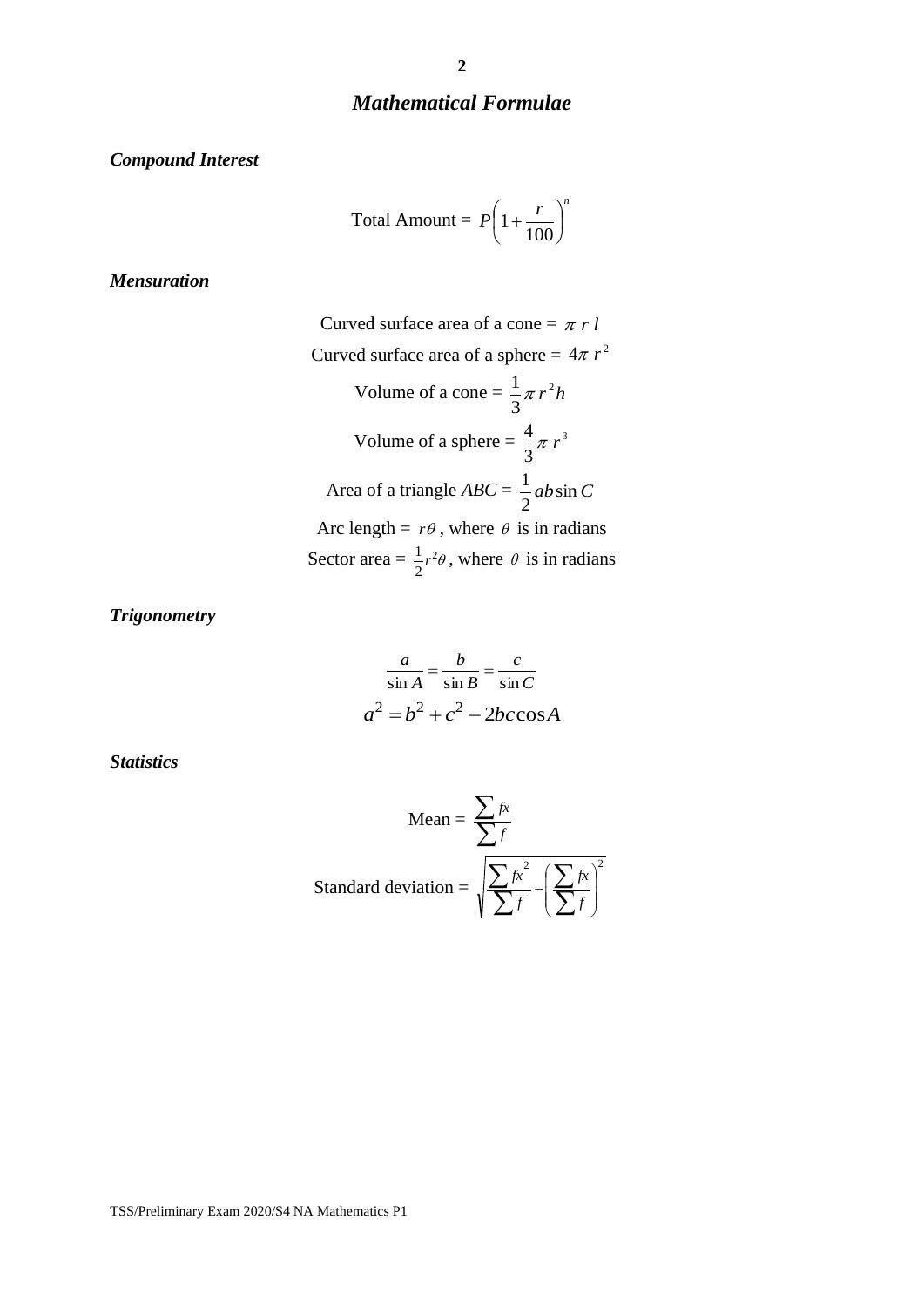1 Solve 
$$
\frac{2m+3}{7} = 11
$$

*Answer m* = …………………... [2]

**2** Arrange the following in order from smallest to biggest.

3.23, 
$$
\pi
$$
,  $\frac{22}{7}$ , 3.23

*Answer:*…………. ,…………. ,…………. ,…………. [2] (Smallest) (Biggest)

**3** Find the largest possible integer that 426 and 180 can be divided by without any remainder.

*Answer* ……………………… [2]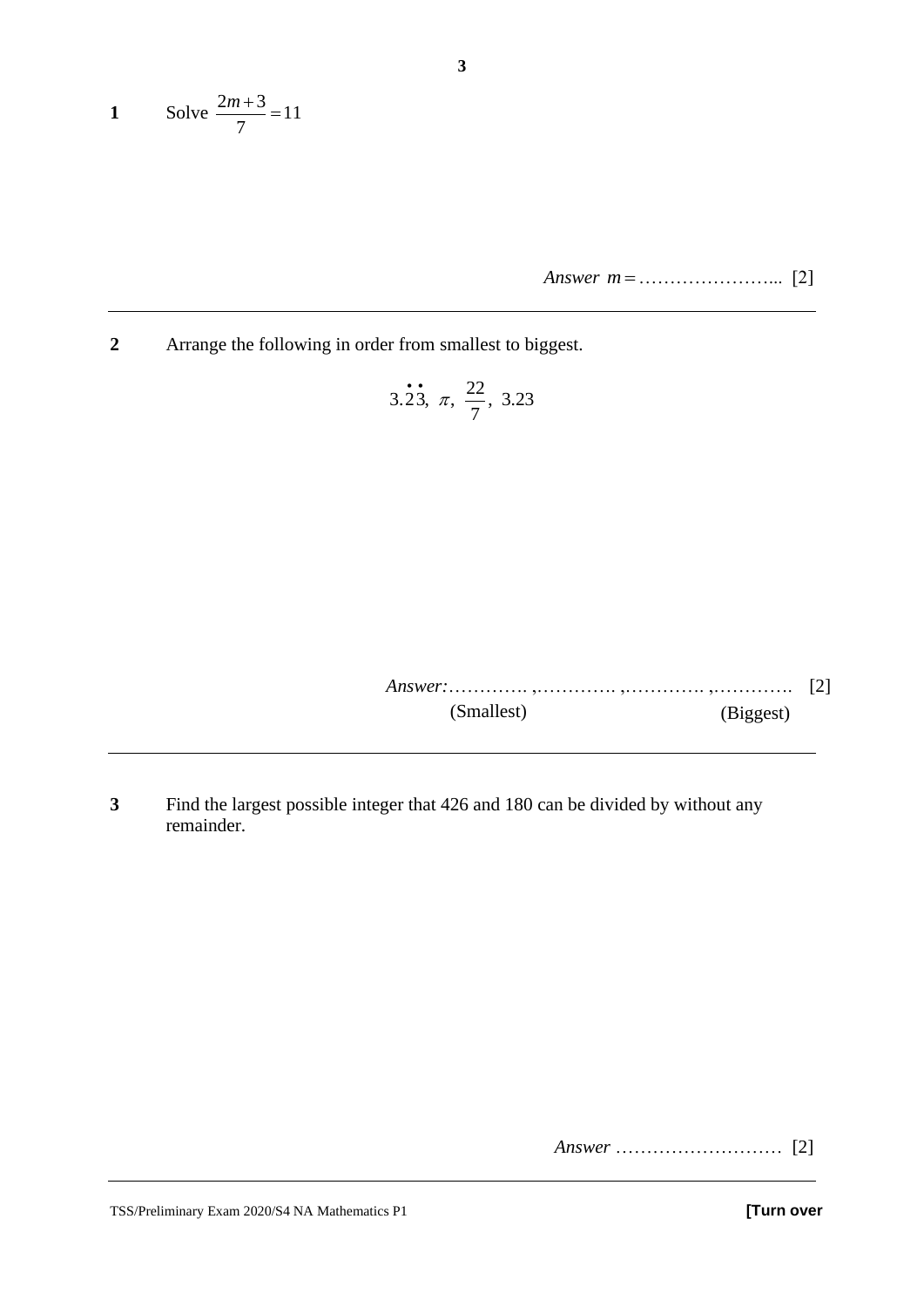**4** Simplify  $12x - x(2x-3)$ .

*Answer* …..*.*…………………. [2]

**5** Express 5 m : 17 mm : 0.5 cm as a ratio in its simplest form.

*Answer* .………………………. [2]

**6** Lenny travels to Japan on a business trip. He exchanges Singapore \$1800 into Japanese Yen (¥) at an exchange rate of Singapore \$1 to ¥75. At the end of the trip, Lenny was left with ¥35 000. How much did he spend in Singapore dollars?

*Answer* \$.………………………. [2]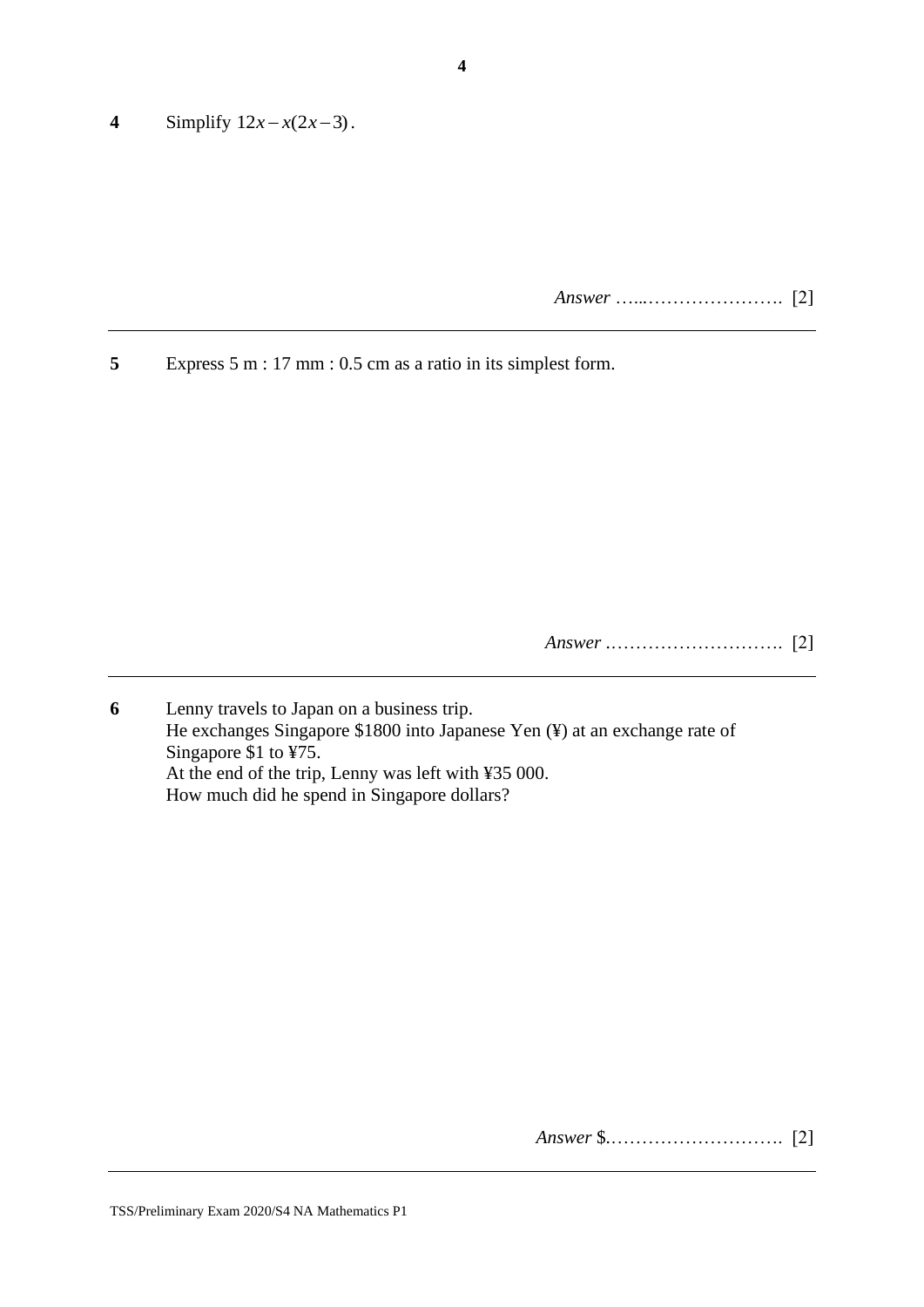**7** Write  $\frac{1}{(3-y)^2}$ 7 4  $\frac{1}{(3-y)^2} - \frac{1}{(3-y)}$  as a single fraction in its simplest form.

*Answer* .………………………. [2]

**8** The point *X* is on the perpendicular bisector of *AC*. It is also on the angle bisector of angle *ACB*.

Use construction to find this point and label it *X*.

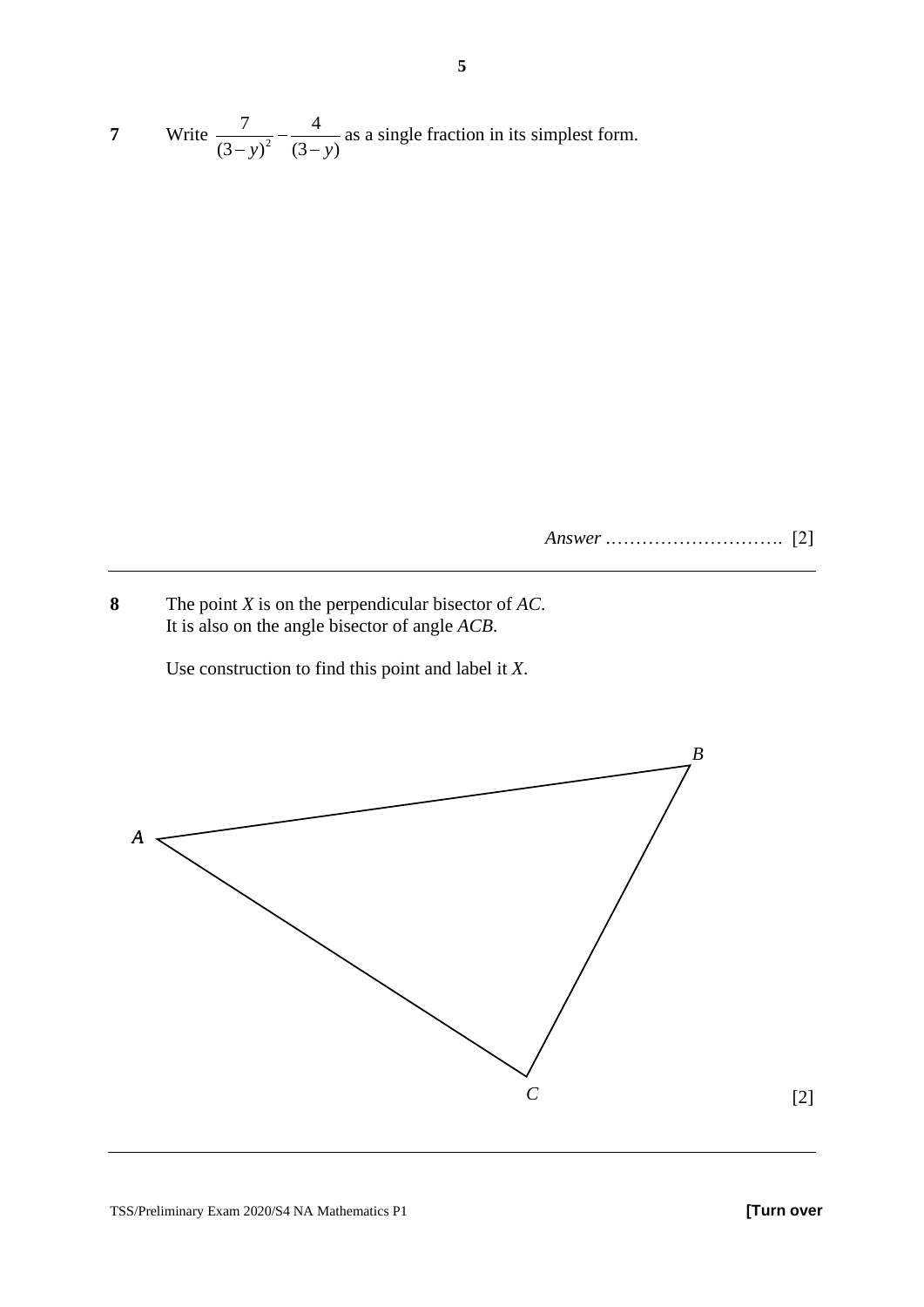**9** 10 workers take 42 days to complete a job. Given that all the workers work at the same rate, how many days will it take 70 workers to complete the same job?

*Answer …..*…………………… [2]

**10 (a)** Solve  $4m-1 < 24$ .

*Answer …..*…………………… [2]

**(b)** Find the largest integer value of *m*.

*Answer m* = *…..*…………….… [1]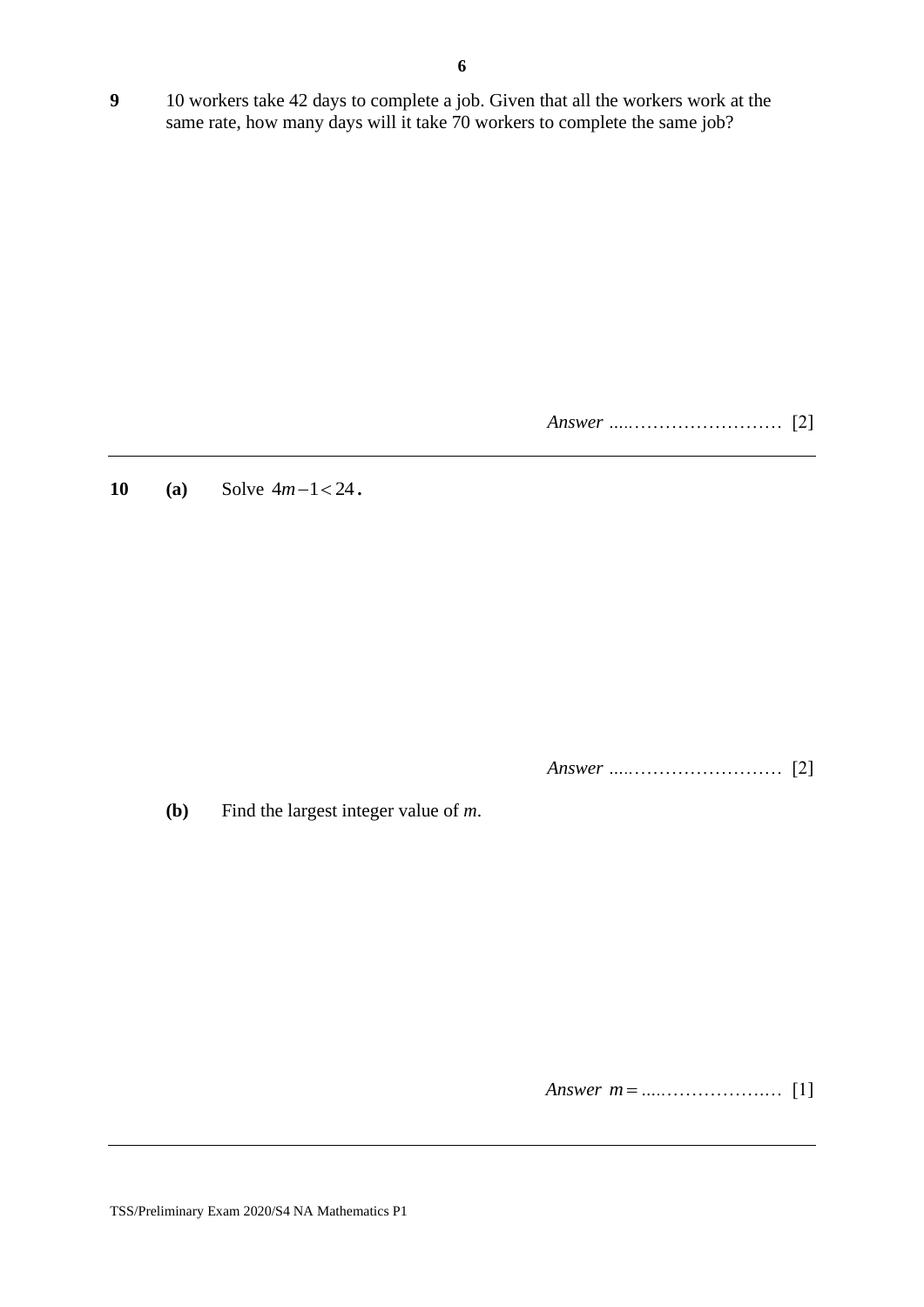- **11** A group of people consisting of 9 men, 6 women, 12 boys and 3 girls went on a company retreat. A lucky draw winner is chosen at random. Find
	- **(a)** the probability the winner is a man.

*Answer …..*…………………… [1]

**(b)** the probability that the winner is female.

*Answer …..*…………………… [2]

**12** Julia invests \$5540 in a bank that pays compound interest at a rate of 1.2% per year for 36 months. Calculate the amount of interest Julia earned.

*Answer* ………………………. [3]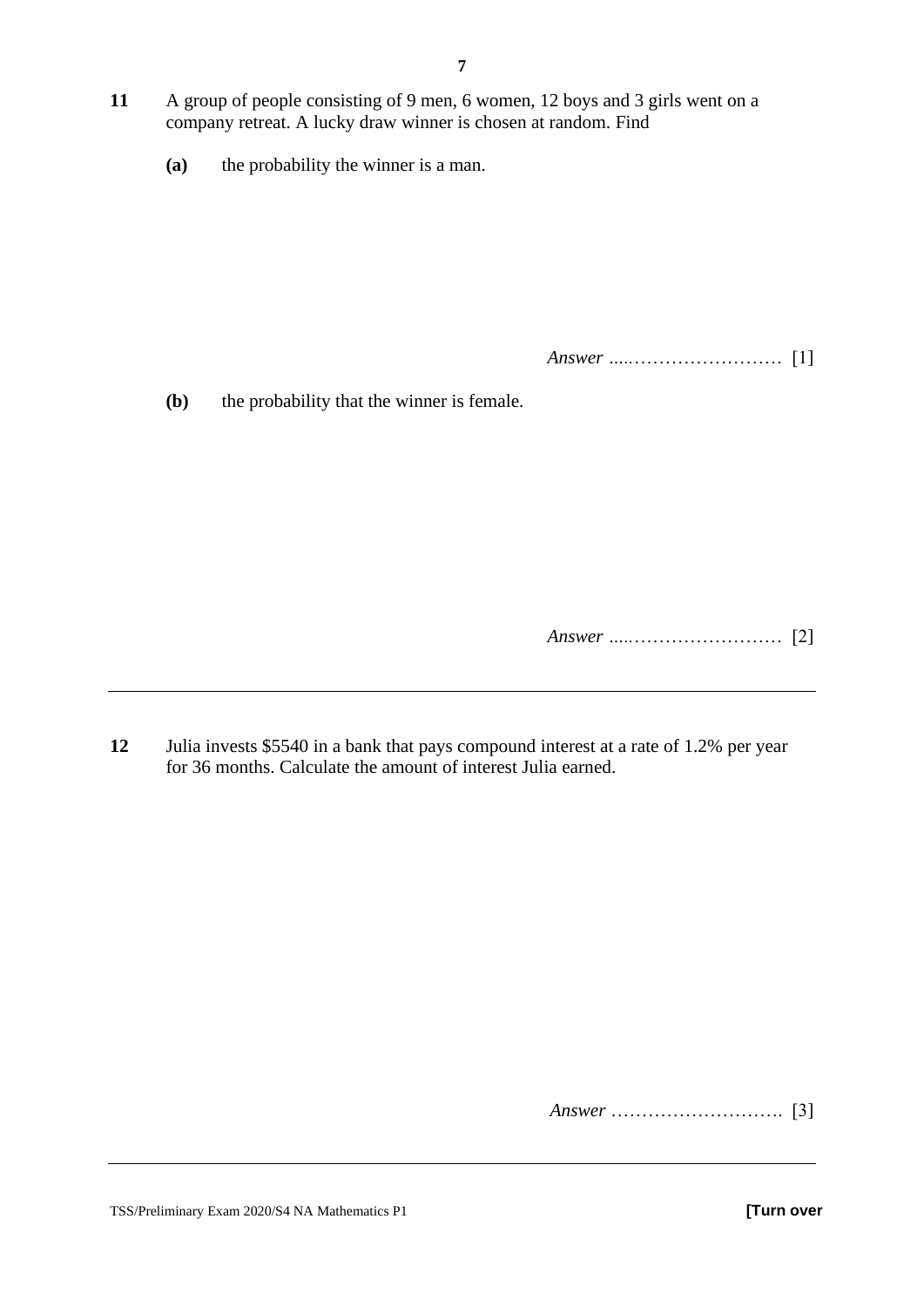- **13** *v* is directly proportional to  $m^2$ .
	- (a) Given that, when  $m = 5$ ,  $v = 75$ , find an equation connecting *m* and *v*.

*Answer* ………………………. [2]

**(b)** Find the value of *v* when  $m = 8$ .

*Answer* ………………………. [1]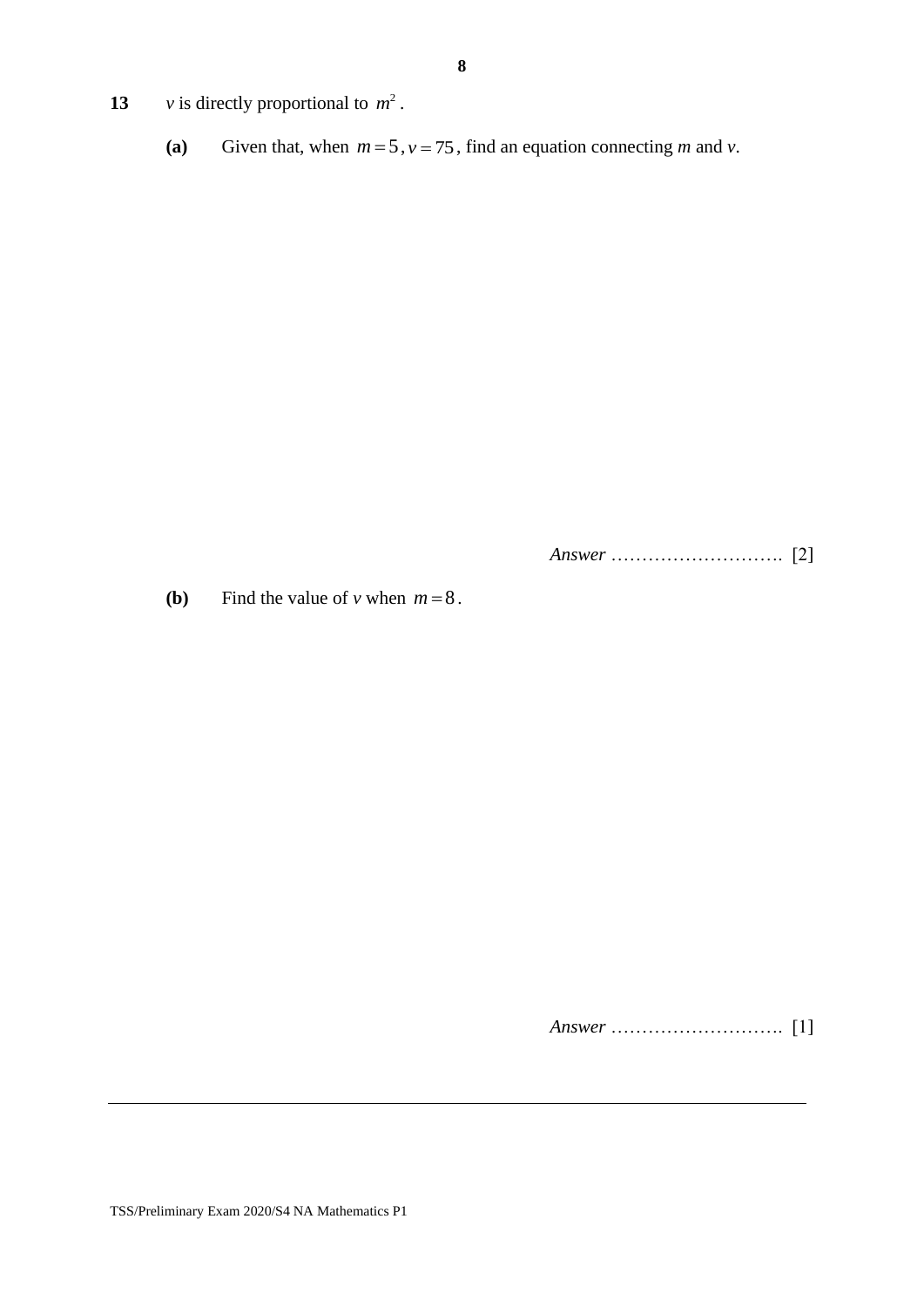14 Solve  $4x^2 - 6x - 6 = 1$ , giving your answer correct to 2 decimal places.

*Answer x* = …………… ,……….…. [3]

**15** The diagram shows a circle of radius 4.5 cm and angle *MOQ* = 102°. Find the perimeter of the major sector *MOQ*.



*Answer* …..……………..……...cm [3]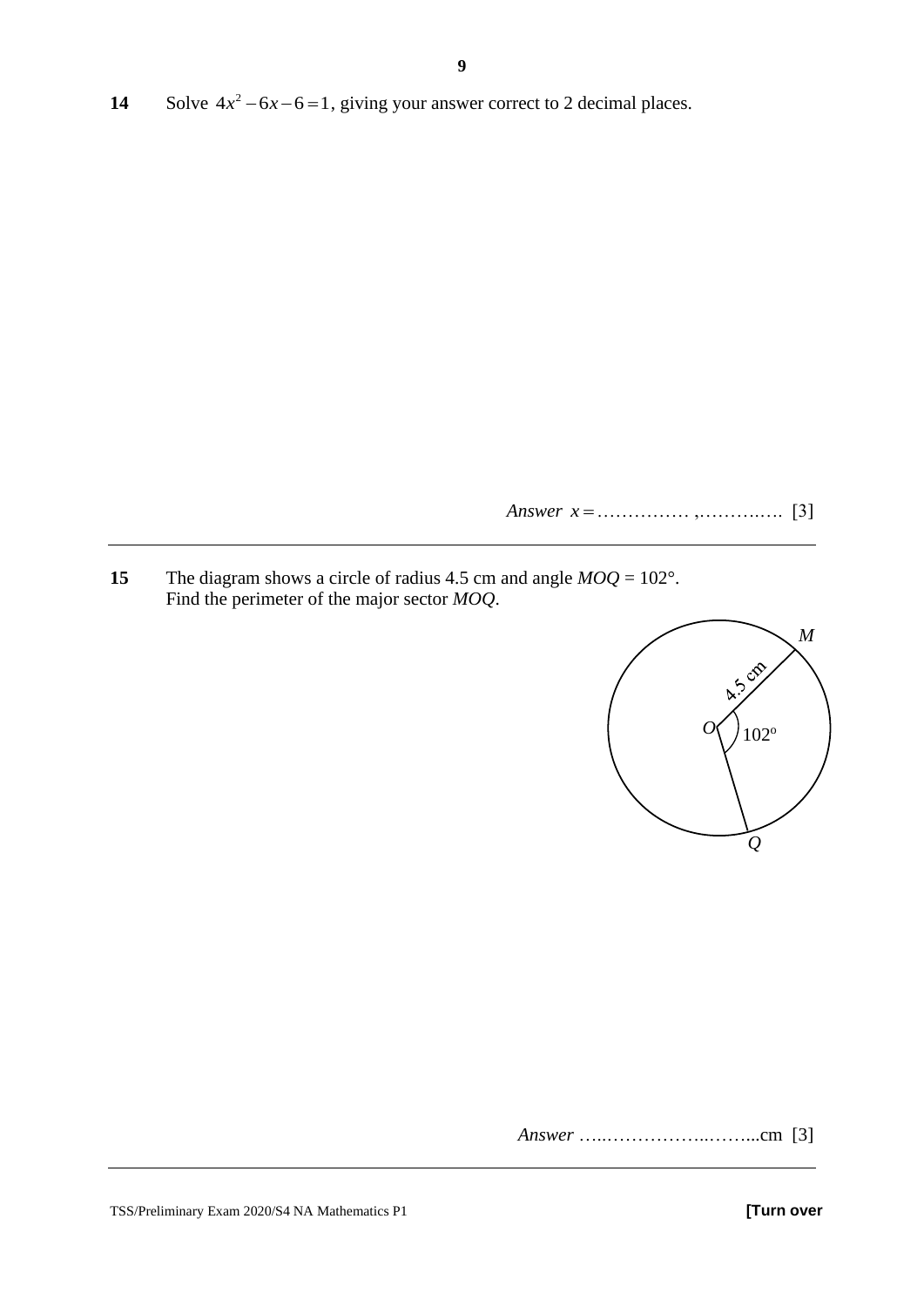**16** Triangle *ABC* is a right-angled triangle and *BCG* is a straight line.



TSS/Preliminary Exam 2020/S4 NA Mathematics P1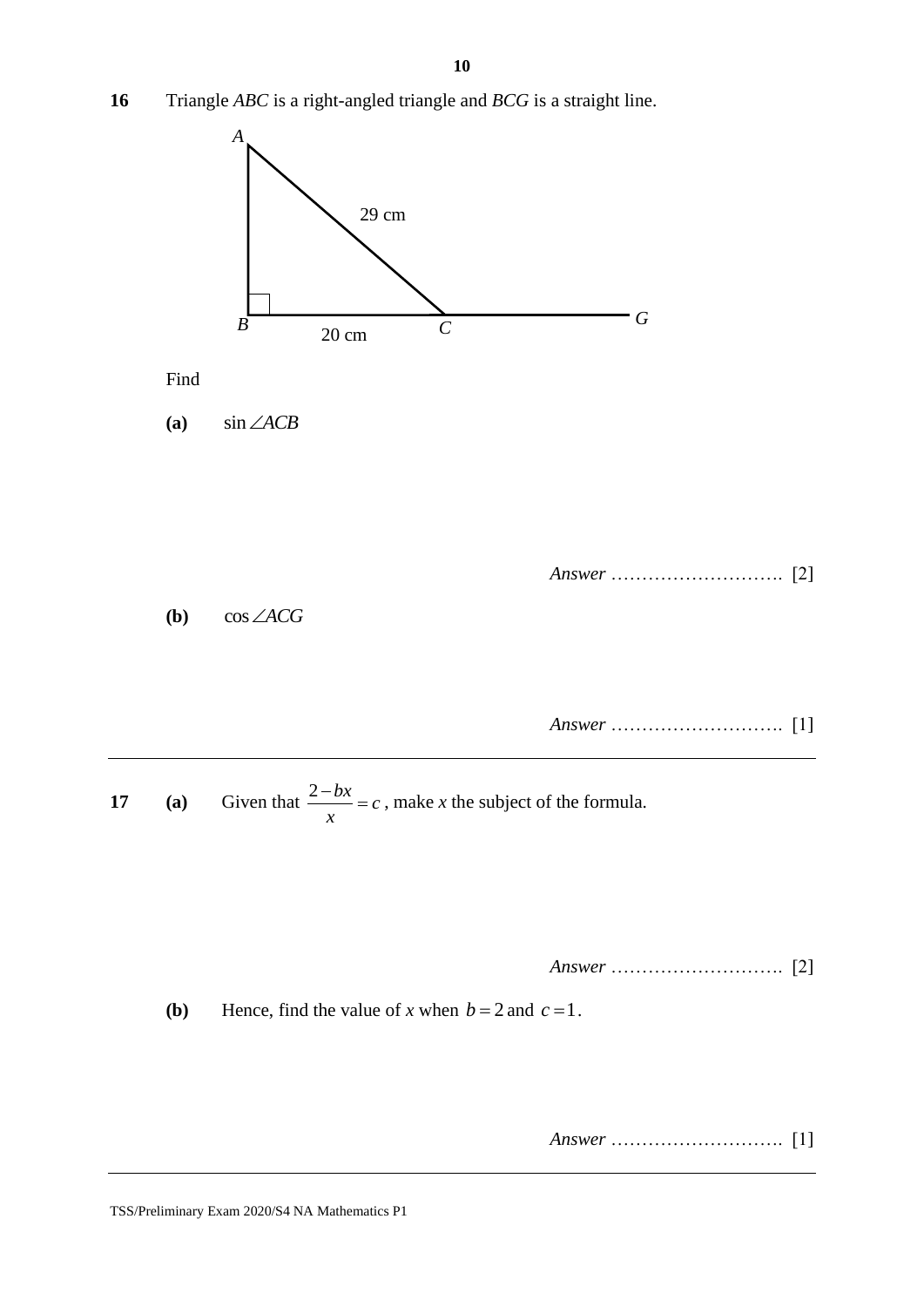**18 (a)** Express 4851 as a product of its prime numbers. Leave your answer in index notation.

*Answer* ………………………. [2]

**(b)** Is 4851 a perfect square? Give a reason for your answer?

*Answer ……………………………………………………………..*………………… ………………………………...…………………………….……. [1]

(c) Written as a product of its prime factors,  $2520 = 2^3 \times 3^2 \times 5 \times 7$ .

Find the highest common factor (HCF) of 2520 and 4851.

*Answer* ………………………. [1]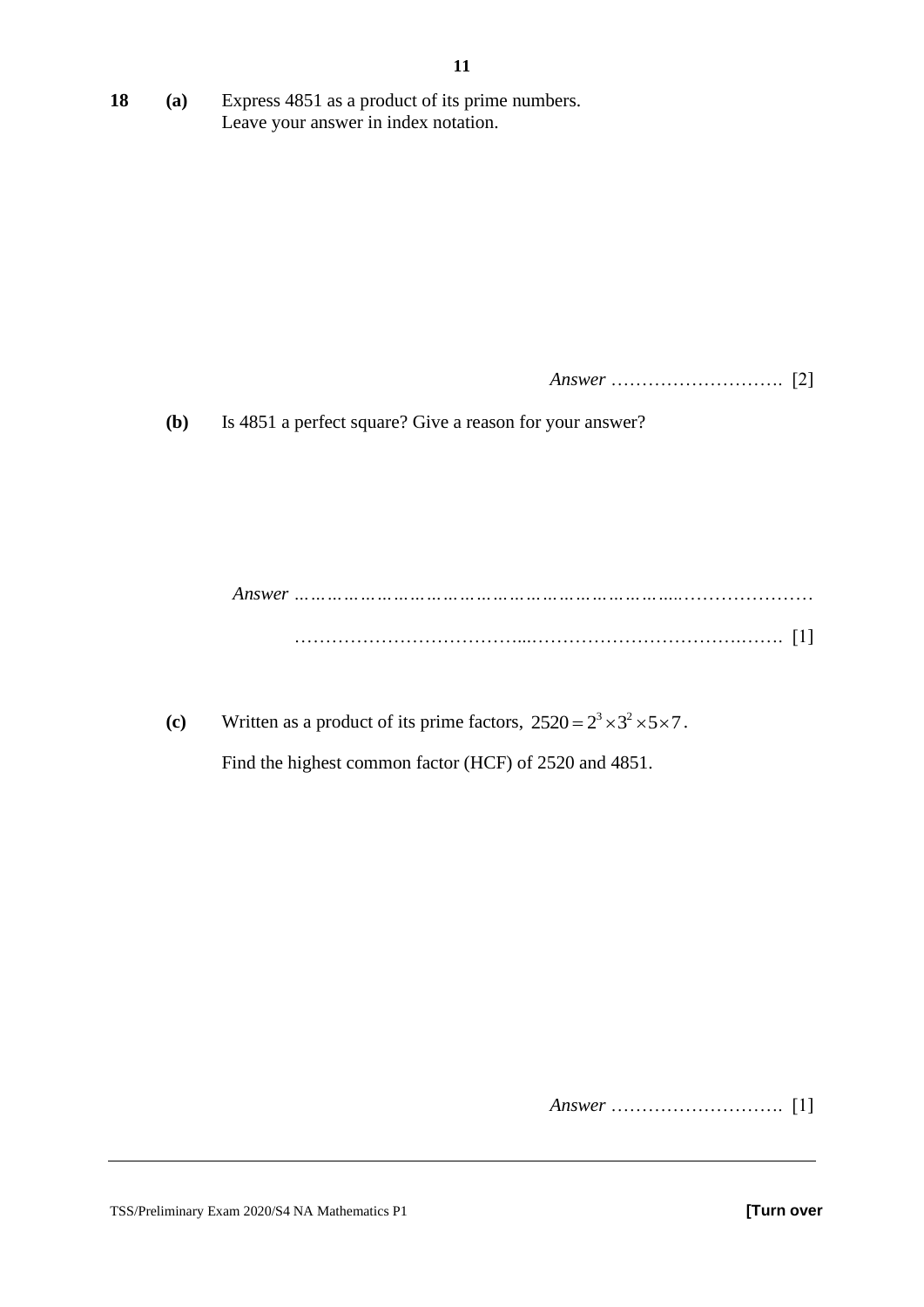- **19** A map showing a park is drawn to a scale of 1:625 000.
	- **(a)** The distance on the map between Gate A and Gate E of the park is 40 cm. Find the actual distance between Gates A and E. Give your answer in kilometres.

*Answer* …………………… km [2]

**(b)** The area of the park is  $0.82 \text{ km}^2$ . Calculate the area of the park on the map. Give your answer in  $cm<sup>2</sup>$ .

*Answer* …………………… cm<sup>2</sup> [2]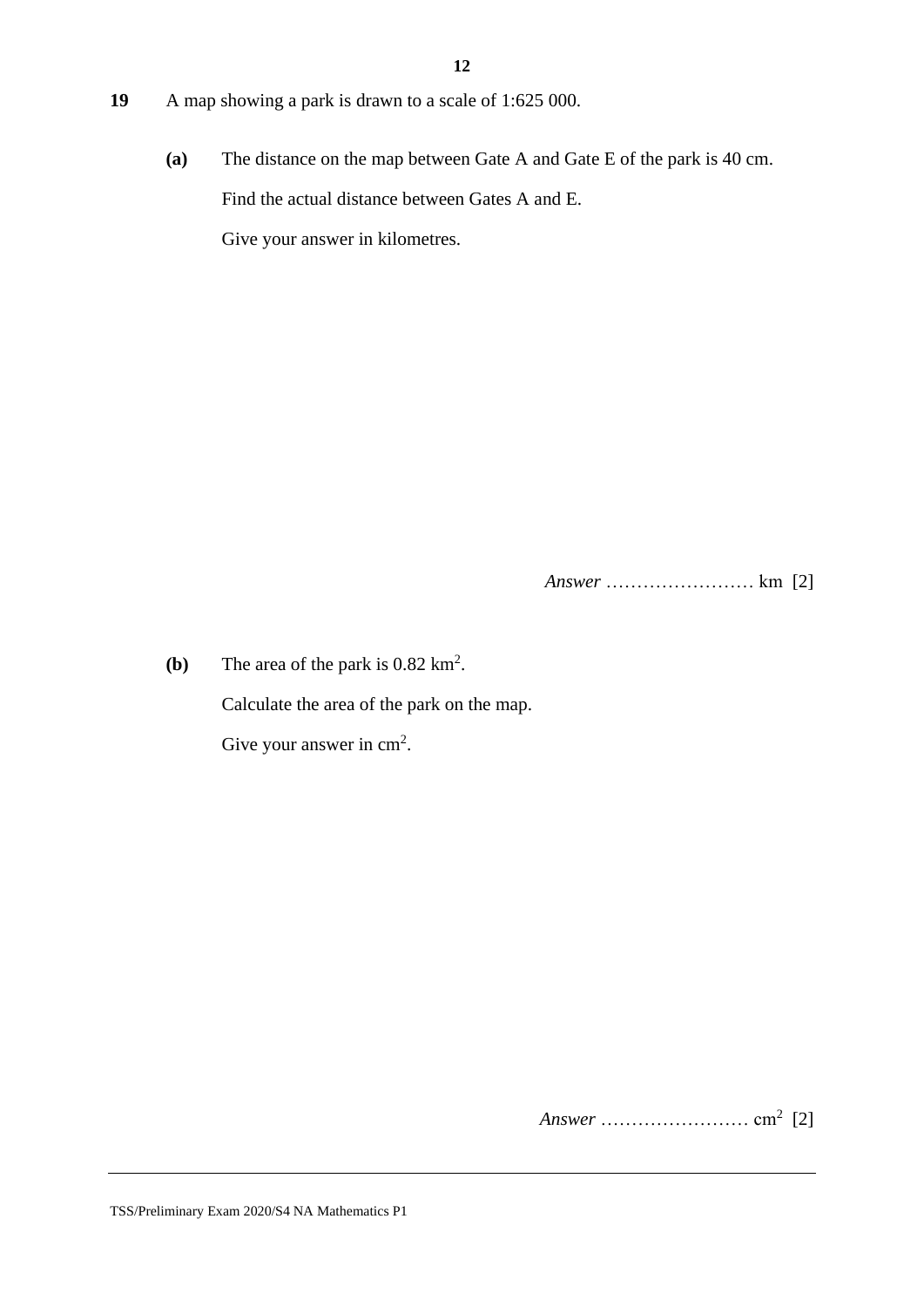**20** The diagram below shows points  $A(2,1)$ ,  $B(10,1)$  and  $C(6,8)$ .



**(a)** Find the equation of the line *BC* shown on the grid.

*Answer* ………………………. [2]

**(b)** Given that *ABCD* is a parallelogram, find the coordinates of point *D*.

*Answer* ………………………. [1]

**(c)** Gladys claims that another name for *ABCD* is a rhombus. Is she correct? Give a reason for your answer.

> *Answer* ……………………because…………………………………………….. ……………………………..…………………………………..……………. [1]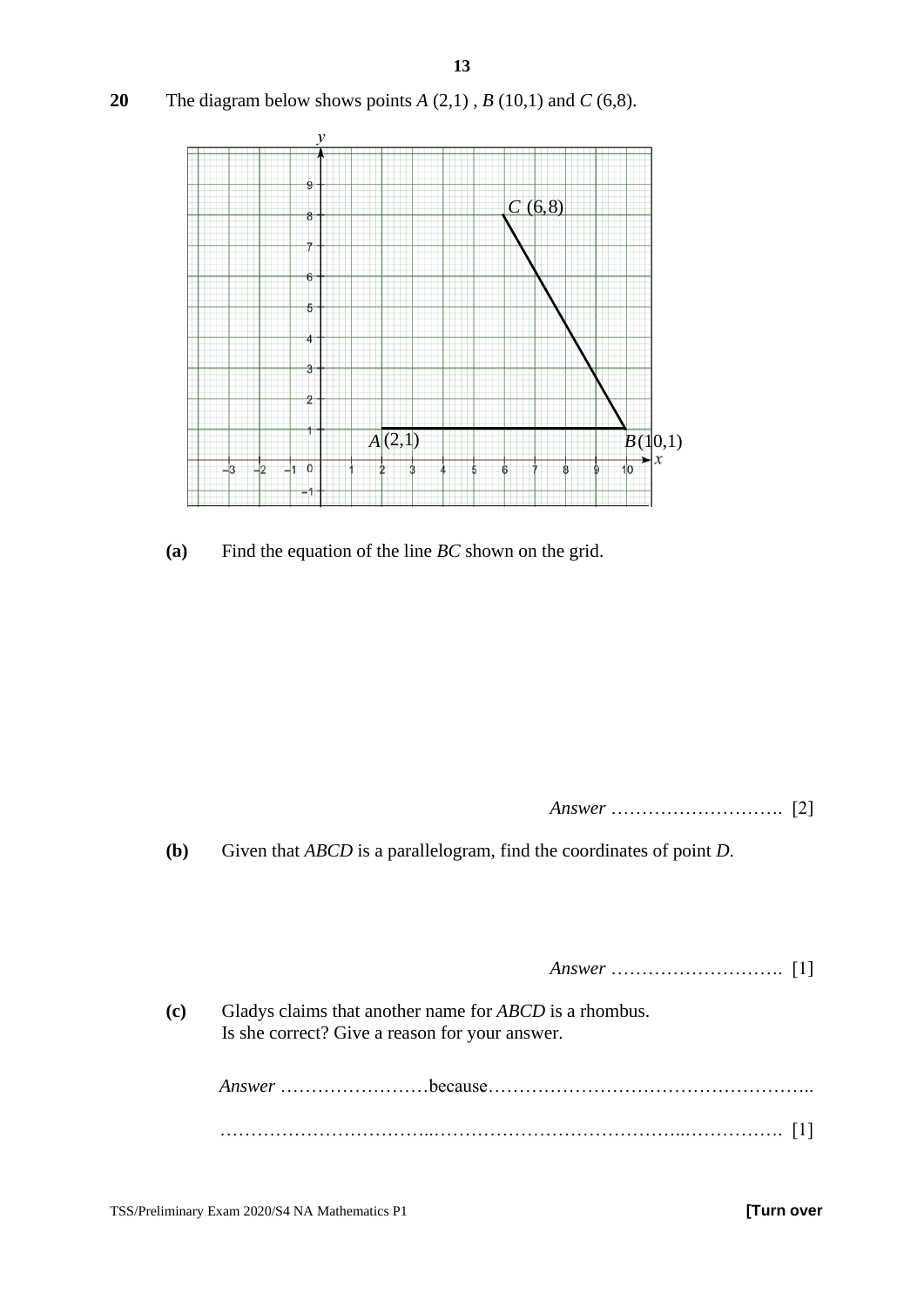- **21** Linda surveyed students on how long they spent on homework.
	- **(a)** A question from survey form is shown below.



Give 2 reasons why the data obtained from this question might be unreliable?

*Answer* 1. ……………………………………………………………………….. ………………………………………………………………………….. 2. ………………………………………………………………………... ……………………………………………………..………………. [2]

**(b)** The data obtained from this question is shown in the table below.

| Time (hours)       |   |  |
|--------------------|---|--|
| Number of students | ົ |  |

The data above is represented on a pie chart.

Determine the angle that would represent the number of students who spent 4 hours on their homework.

 *Answer* ………………………. [2]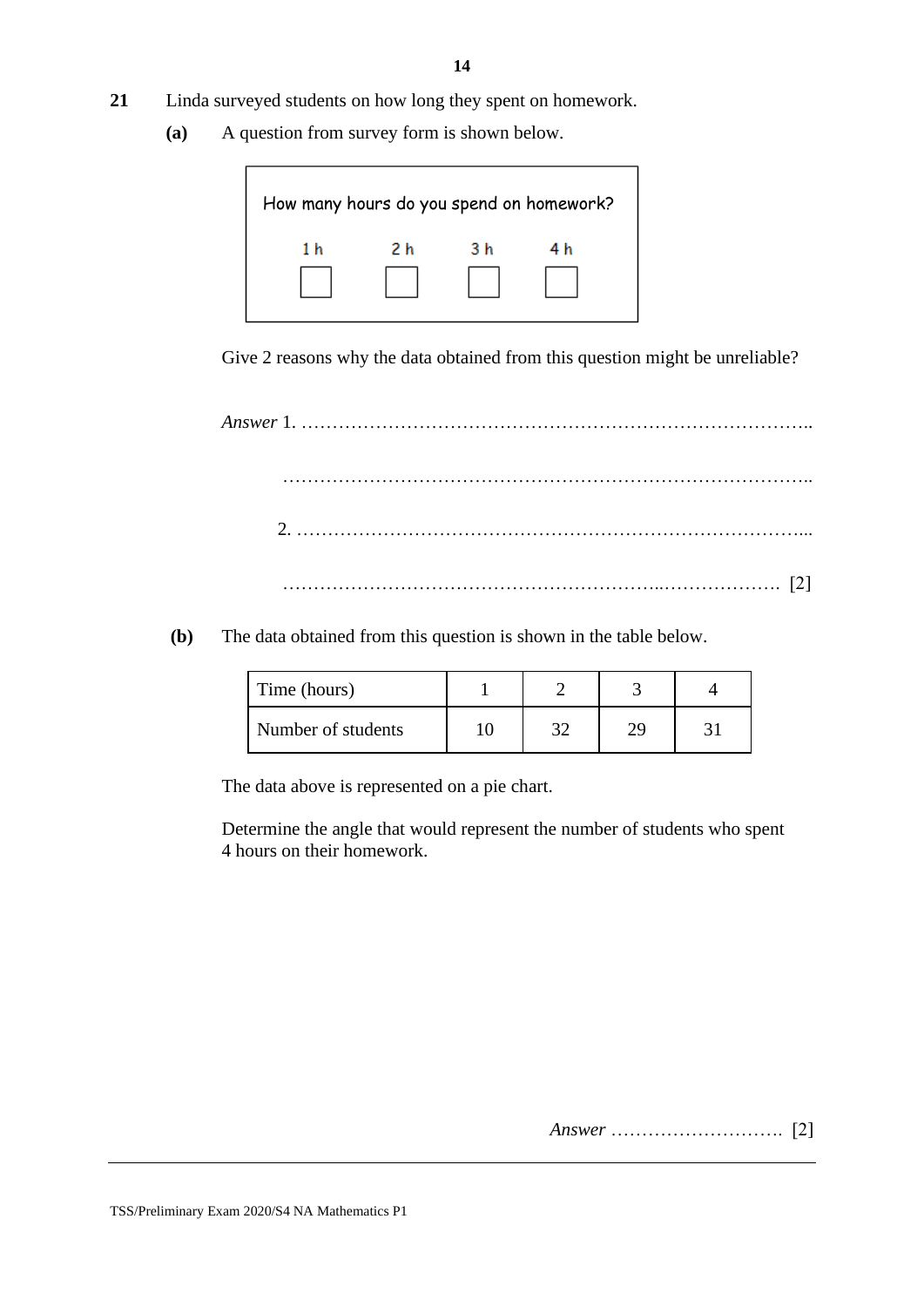- - Number of computers owned
	- **(a)** What was the largest number of computers owned by a family?

 *Answer* ………………………. [1]

**(b)** Find the mean number of computers owned by the families.

 *Answer* ………………………. [2]

**(c)** Find the mode.

 *Answer* ………………………. [1]

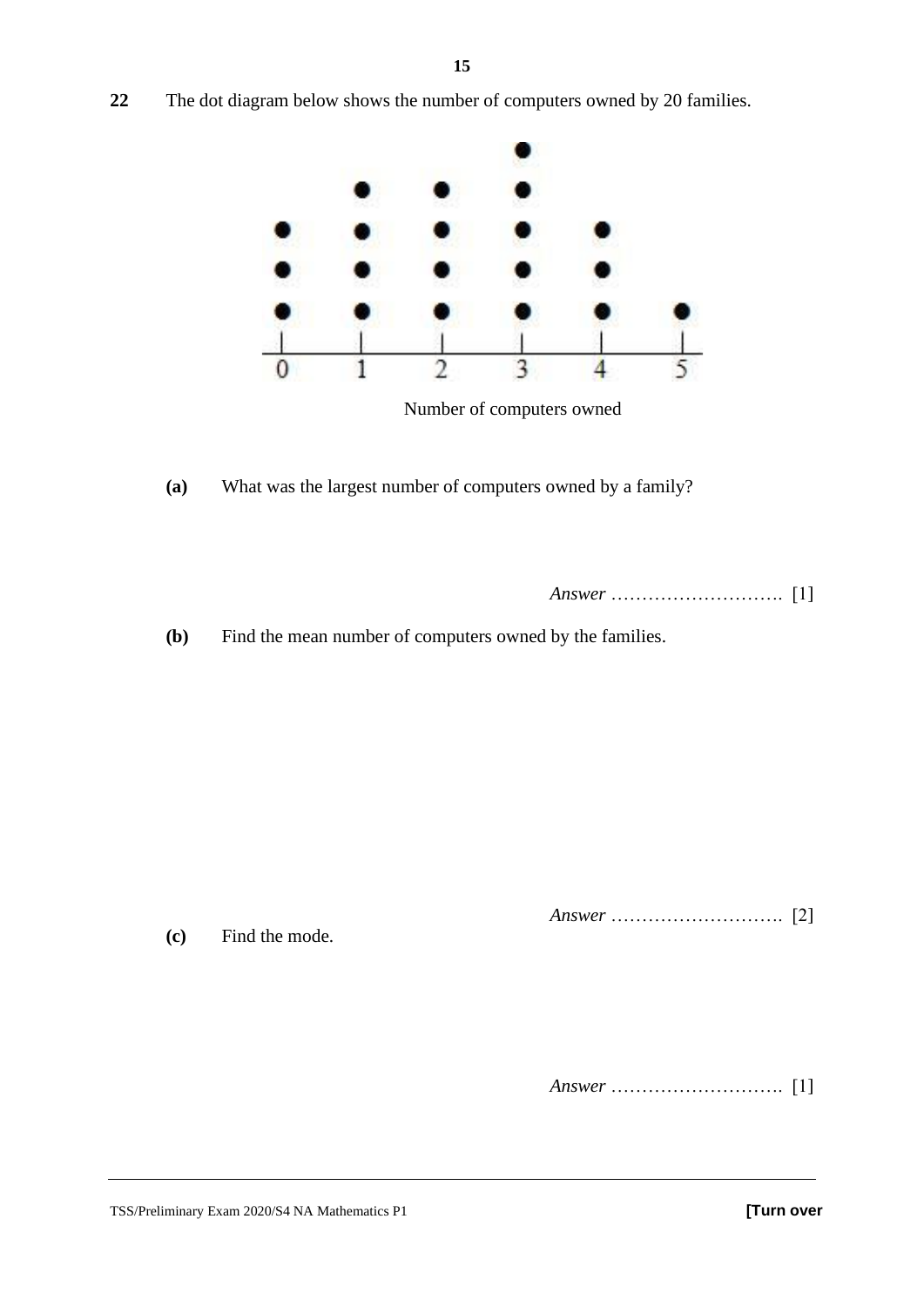**23** The first 3 terms in a sequence of numbers  $T_1$ ,  $T_2$  and  $T_3$  are shown below.

$$
T_1 = 3 \times 1 + 2 = 5
$$
  
\n
$$
T_2 = 3 \times 4 + 4 = 16
$$
  
\n
$$
T_3 = 3 \times 9 + 6 = 33
$$
  
\n
$$
T_4 =
$$
  
\n
$$
\vdots
$$
  
\n
$$
T_n =
$$

(a) Write down the next term in the sequence,  $T_4$ .

**(b)** Sho  $= n(3n+2)$ . [1]

**(c)** Find the 100<sup>th</sup> term of the sequence.

 *Answer* ………………………. [1]

**(d)** 1279 is a prime number. Is 1279 is a term in the sequence? Give a reason for your answer.

 *Answer* ………………………. [2]

 *Answer* …………….…………. [1]

Now that the 
$$
n^{\text{th}}
$$
 term of the sequence,  $T_n = n(3n + 2)$ .

$$
\mathbf{r} = 1278
$$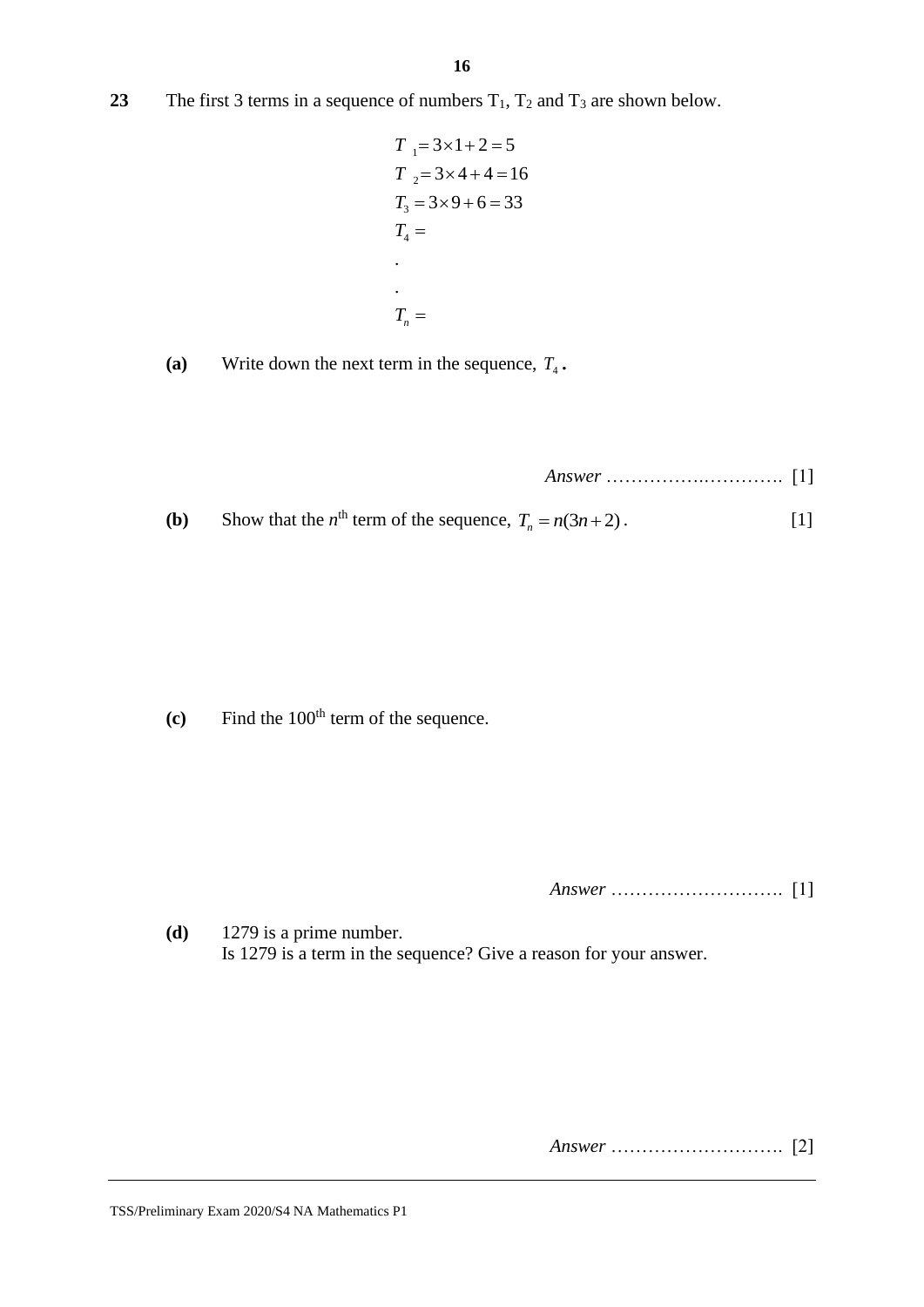**24** In the quadrilateral *ABCD* below, triangle *AED* is congruent to triangle *BEC*, In the quadrilateral *ABCD* below, triangle *AED* is congruent to triangle *BEC*,<br>  $\angle EAD = 51^\circ$ ,  $\angle ADE = 39^\circ$ ,  $\angle ABE = 55^\circ$ ,  $\angle EDC = 35^\circ$ ,  $AE = BE$  and  $DE = CE$ .



(a) Find the value of  $\angle BCD$ .

*Answer* ………………………. o [2]

**(b)** Given that  $BE = 7.2$  cm and  $DE = 9.4$  cm, find the area of the quadrilateral *ABCD*.

 *Answer* ………………………. [3]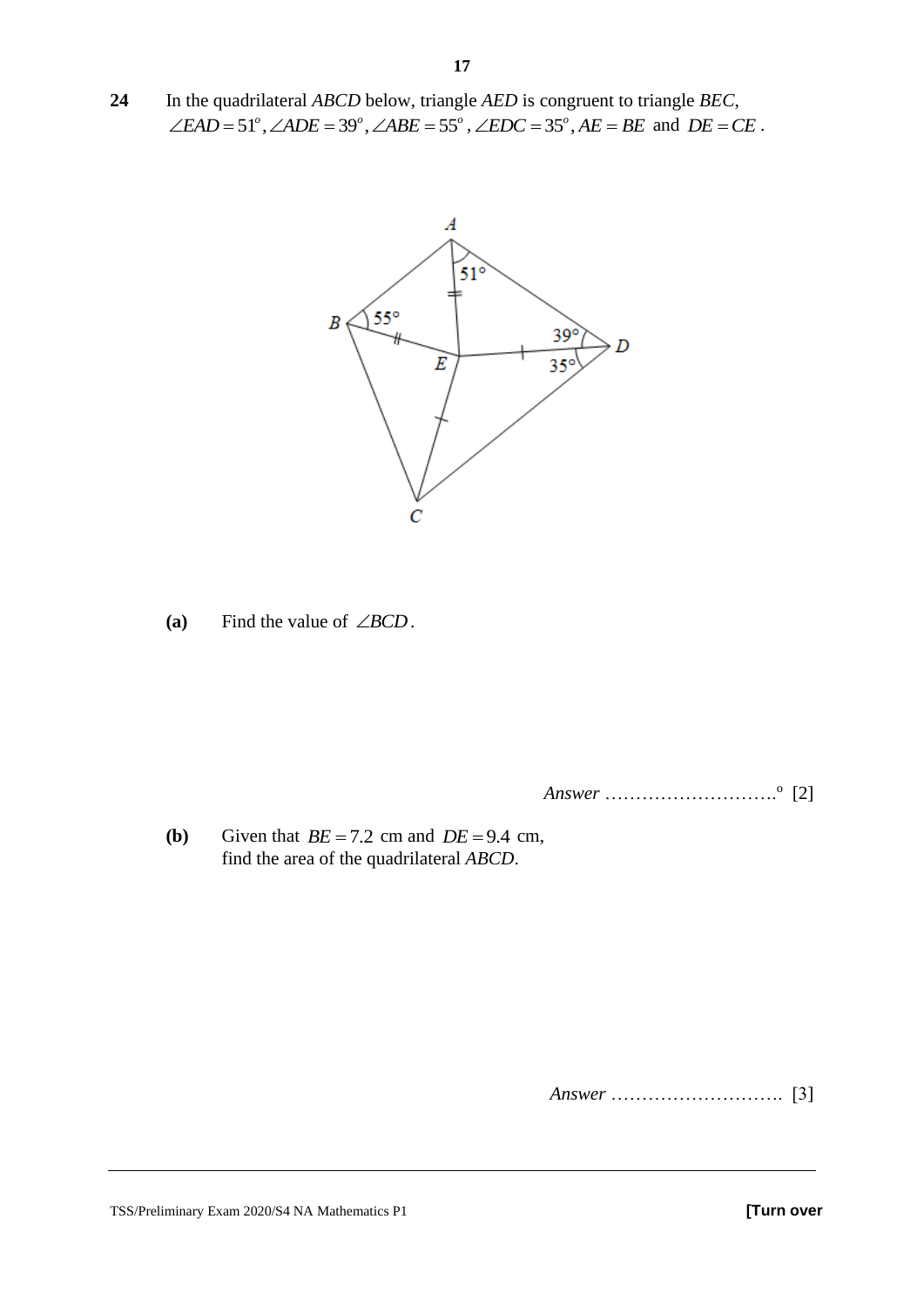25 *ABCD* is a trapezium with height  $(4x+2)$  cm.



**(a)** Write down an expression in terms of *x* for the area of the trapezium.

*Answer …..*…………………. [1]

**(b)** Given that the area of the trapezium is 27 cm<sup>2</sup>, form an equation in *x* and show that it reduces to  $x^2 + 4x - 5 = 0$ . [2]

(c) Solve  $x^2 + 4x - 5 = 0$ .

*Answer x* =*…..*……… , …………. [3]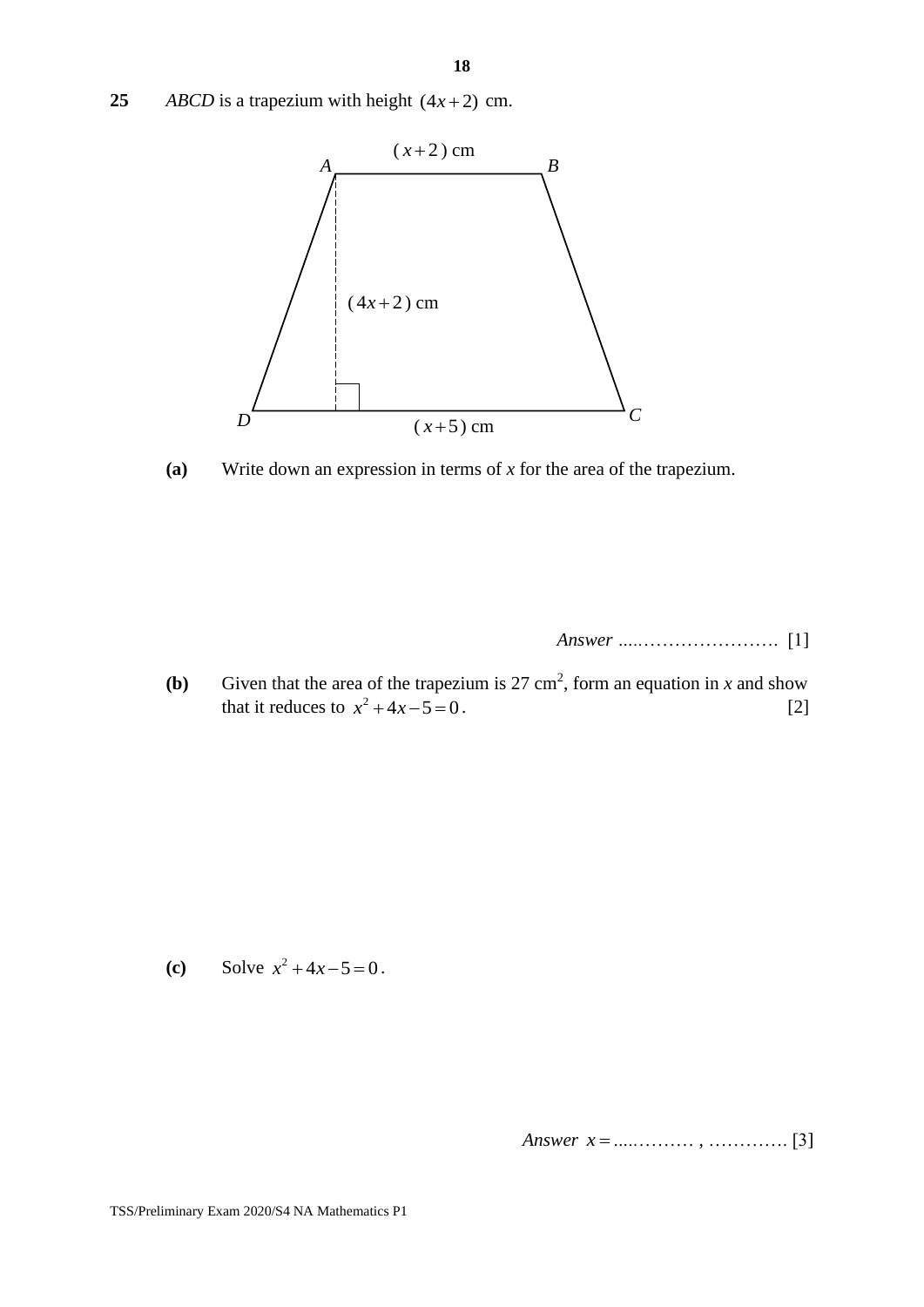**(d)** Explain why only one of the 2 solutions from (c) is acceptable.

*Answer …..*…………………………………………………………………. …………………………………………………………………….. [1]

**(e)** Find the height of the trapezium *ABCD*.

*Answer …..*……………….cm [1]

## **END OF PAPER**